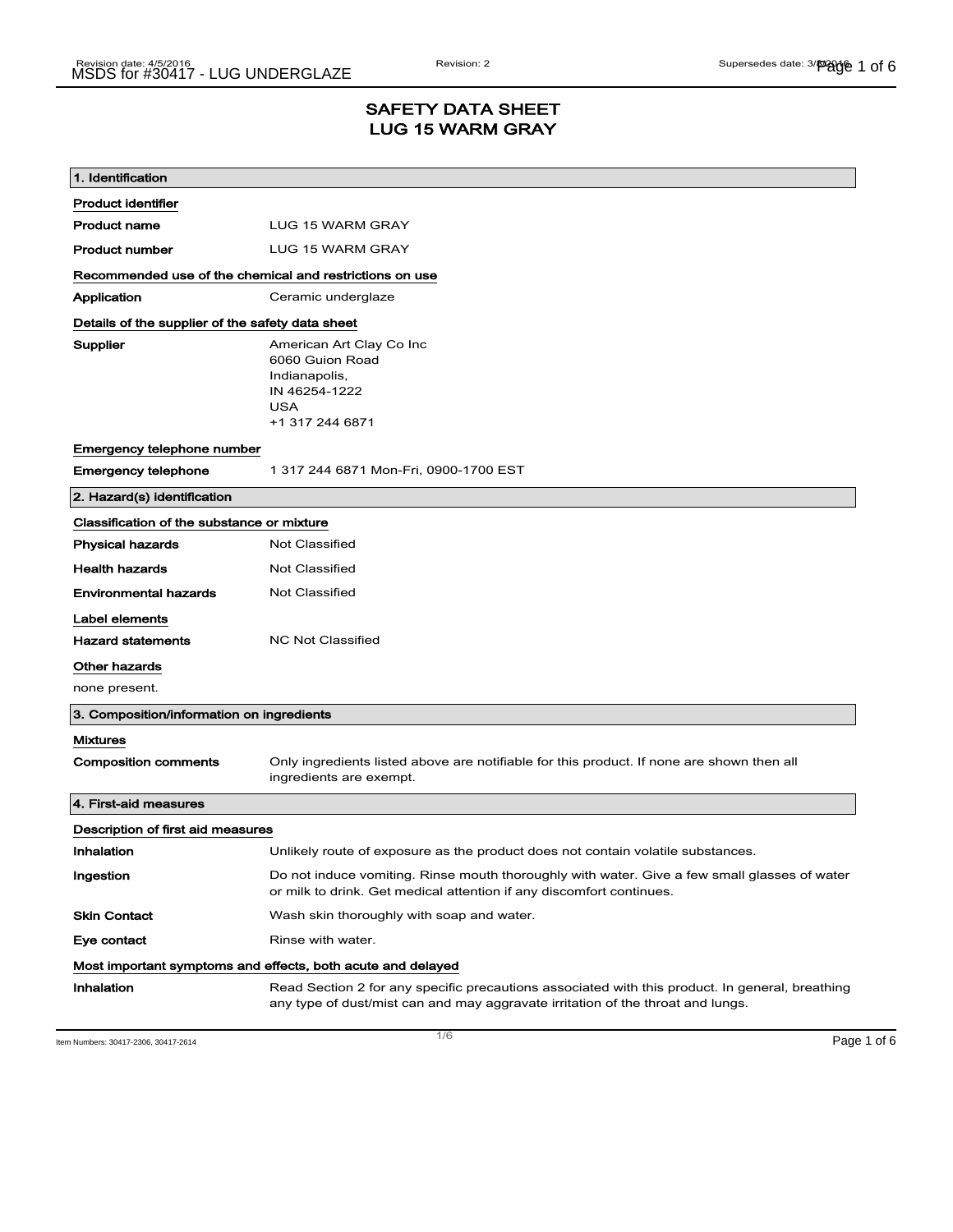| Ingestion                                                    | Read Section 2 for any specific precautions associated with the use of this product. Products<br>with specific warnings about ingestion will give guidance there.                                                                                                                                           |  |
|--------------------------------------------------------------|-------------------------------------------------------------------------------------------------------------------------------------------------------------------------------------------------------------------------------------------------------------------------------------------------------------|--|
| <b>Skin contact</b>                                          | Read Section 2 for any specific precautions associated with the use of this product. In general<br>most ceramic glazes, clays and special products will tend to have a drying effect on the skin<br>and may cause some sensitivity to users with sensitive skin.                                            |  |
| Eye contact                                                  | Read Section 2 for any specific precautions associated with the use of this product. In general<br>most ceramic and special products contain materials that maybe abrasive to eyes. Keeping<br>materials from contacting the eyes is prudent. If contact does occur, flush with clean water, do<br>not rub. |  |
|                                                              | Indication of immediate medical attention and special treatment needed                                                                                                                                                                                                                                      |  |
| Notes for the doctor                                         | Treat symptomatically.                                                                                                                                                                                                                                                                                      |  |
| 5. Fire-fighting measures                                    |                                                                                                                                                                                                                                                                                                             |  |
| Extinguishing media                                          |                                                                                                                                                                                                                                                                                                             |  |
| Suitable extinguishing media                                 | Use fire-extinguishing media suitable for the surrounding fire.                                                                                                                                                                                                                                             |  |
| Special hazards arising from the substance or mixture        |                                                                                                                                                                                                                                                                                                             |  |
| Specific hazards                                             | The product is not believed to present a hazard due to its physical nature.                                                                                                                                                                                                                                 |  |
| Advice for firefighters                                      |                                                                                                                                                                                                                                                                                                             |  |
| Special protective equipment<br>for firefighters             | Use protective equipment appropriate for surrounding materials.                                                                                                                                                                                                                                             |  |
| 6. Accidental release measures                               |                                                                                                                                                                                                                                                                                                             |  |
|                                                              | Personal precautions, protective equipment and emergency procedures                                                                                                                                                                                                                                         |  |
| <b>Personal precautions</b>                                  | For personal protection, see Section 8.                                                                                                                                                                                                                                                                     |  |
| <b>Environmental precautions</b>                             |                                                                                                                                                                                                                                                                                                             |  |
| <b>Environmental precautions</b>                             | Please read Section 2 completely. If any environmental warnings such as; H411 or H412 are<br>listed in Section 2, please use appropriate procedures when disposing of product and<br>container. Do not put materials into waterways or sewers.                                                              |  |
| Methods and material for containment and cleaning up         |                                                                                                                                                                                                                                                                                                             |  |
| Methods for cleaning up                                      | Collect spillage for reclamation or absorb in vermiculite, dry sand or similar material.                                                                                                                                                                                                                    |  |
| Reference to other sections                                  | For waste disposal, see Section 13. For personal protection, see Section 8.                                                                                                                                                                                                                                 |  |
| 7. Handling and storage                                      |                                                                                                                                                                                                                                                                                                             |  |
| Precautions for safe handling                                |                                                                                                                                                                                                                                                                                                             |  |
| Usage precautions                                            | Read label before use. Do not eat, drink or smoke when using this product. Good personal<br>hygiene procedures should be implemented. Wash hands and any other contaminated areas<br>of the body with soap and water before leaving the work site.                                                          |  |
| Conditions for safe storage, including any incompatibilities |                                                                                                                                                                                                                                                                                                             |  |
| <b>Storage precautions</b>                                   | Store in tightly-closed, original container in a dry and cool place.                                                                                                                                                                                                                                        |  |
| Specific end uses(s)                                         |                                                                                                                                                                                                                                                                                                             |  |
| Specific end use(s)                                          | The identified uses for this product are detailed in Section 1.2.                                                                                                                                                                                                                                           |  |
| 8. Exposure Controls/personal protection                     |                                                                                                                                                                                                                                                                                                             |  |
|                                                              |                                                                                                                                                                                                                                                                                                             |  |

Item Numbers: 30417-2306, 30417-2614 Page 2 of 6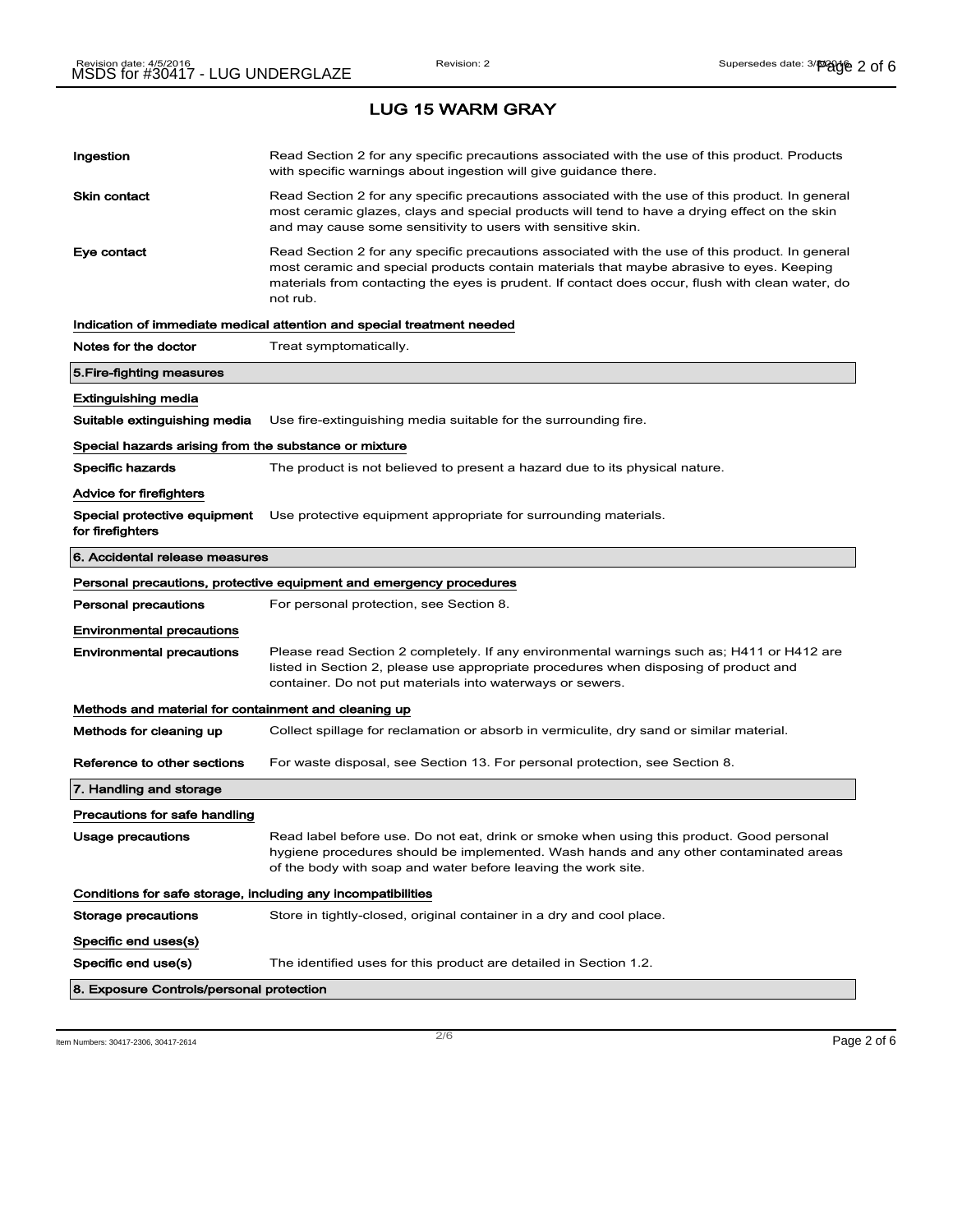| Ingredient comments                 | Only ingredients listed n Section 3 are notifiable for this product. If none are shown then all<br>ingredients are exempt.                                                                                           |
|-------------------------------------|----------------------------------------------------------------------------------------------------------------------------------------------------------------------------------------------------------------------|
| <b>Exposure controls</b>            |                                                                                                                                                                                                                      |
| Appropriate engineering<br>controls | No specific ventilations requirements unless the "FAN" pictogram is shown above or specified<br>in Section 2.                                                                                                        |
| Eye/face protection                 | No specific eye protection required unless the "EYE PROTECTION" pictogram is shown<br>above or specified in Section 2.                                                                                               |
| <b>Hand protection</b>              | No specific hand protection required unless the "HAND PROTECTION" pictogram is shown<br>above or specified in Section 2.                                                                                             |
| Hygiene measures                    | Using good personal hygiene practices is always appropriate. Keeping a clean work space,<br>cleaning up properly when done, and not eating, drinking or smoking when using this product.                             |
| <b>Respiratory protection</b>       | No specific respiratory protection required unless the "RESPIRATOR" pictogram is shown<br>above or specified in Section 2. Using the appropriate certified protection for the operation is<br>important if required. |

### 9. Physical and Chemical Properties

## Information on basic physical and chemical properties

| Appearance                                      | Colored liquid.           |
|-------------------------------------------------|---------------------------|
| Color                                           | Various colors.           |
| Odor                                            | Almost odorless.          |
| Odor threshold                                  | No information available. |
| рH                                              | $6 - 8$                   |
| <b>Melting point</b>                            | No information available. |
| Initial boiling point and range                 | No information available. |
| <b>Flash point</b>                              | No information available. |
| <b>Evaporation rate</b>                         | No information available. |
| Flammability (solid, gas)                       | No information available. |
| Upper/lower flammability or<br>explosive limits | No information available. |
| <b>Vapour pressure</b>                          | No information available. |
| <b>Relative density</b>                         | Greater than 1.0          |
| Solubility(ies)                                 | Not applicable.           |
| <b>Partition coefficient</b>                    | No information available. |
| <b>Auto-ignition temperature</b>                | Not applicable.           |
| <b>Decomposition Temperature</b>                | No information available. |
| <b>Viscosity</b>                                | No information available. |
| <b>Explosive properties</b>                     | none                      |
| Oxidising properties                            | none                      |
| Other information                               | Not applicable.           |

Item Numbers: 30417-2306, 30417-2614 Page 3 of 6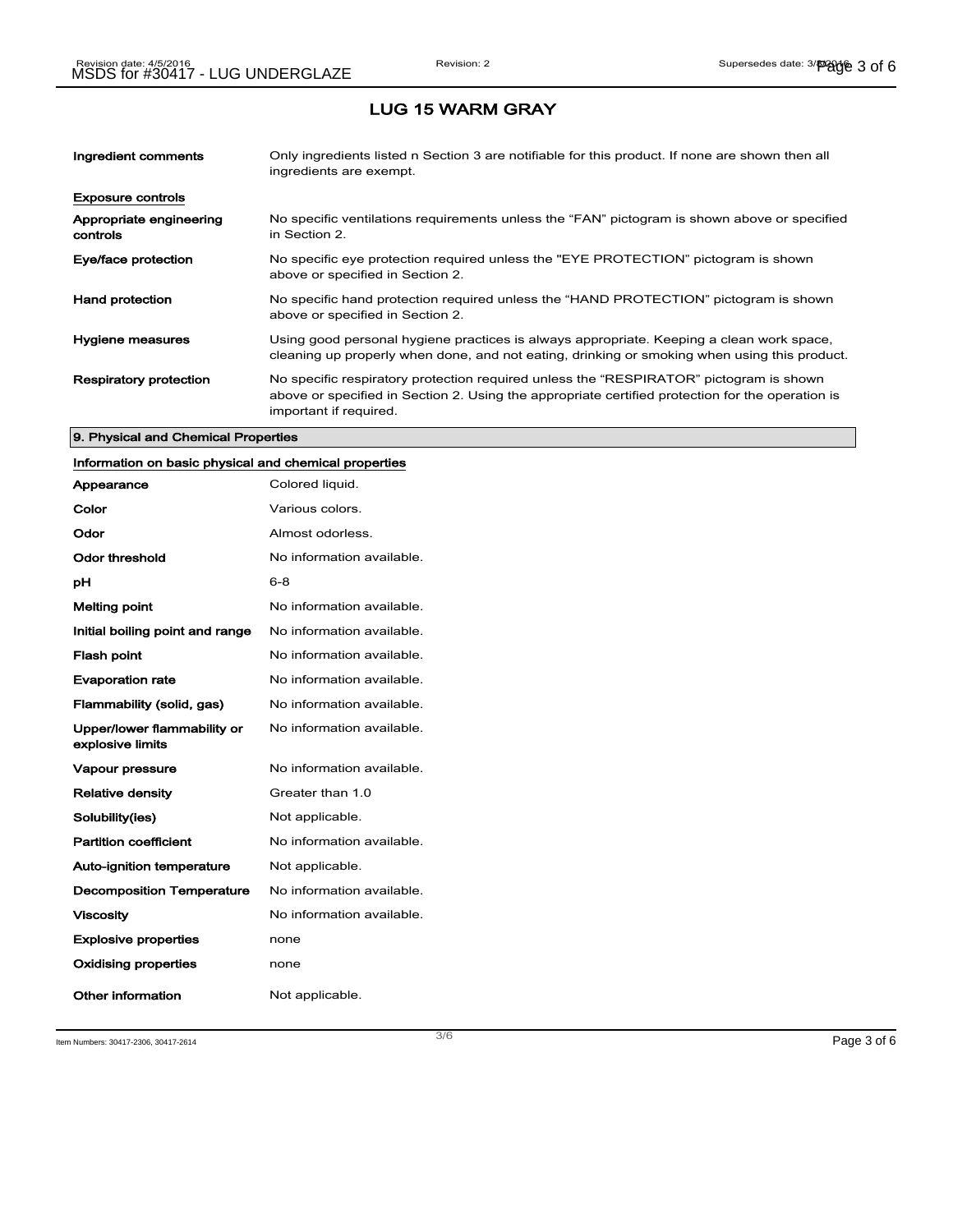| 10. Stability and reactivity              |                                                                                                                                                                                                                                                |
|-------------------------------------------|------------------------------------------------------------------------------------------------------------------------------------------------------------------------------------------------------------------------------------------------|
| Reactivity                                | There are no known reactivity hazards associated with this product.                                                                                                                                                                            |
| Stability                                 | No particular stability concerns.                                                                                                                                                                                                              |
| Possibility of hazardous<br>reactions     | None known.                                                                                                                                                                                                                                    |
| Conditions to avoid                       | None known.                                                                                                                                                                                                                                    |
| Materials to avoid                        | None known.                                                                                                                                                                                                                                    |
| Hazardous decomposition<br>products       | None known.                                                                                                                                                                                                                                    |
| 11. Toxicological information             |                                                                                                                                                                                                                                                |
| Information on toxicological effects      |                                                                                                                                                                                                                                                |
| <b>Toxicological effects</b>              | Please read Section 2 thoroughly to understand the toxicological risks, (if any) and<br>precautions for safe use (if any).                                                                                                                     |
| Skin corrosion/irritation                 |                                                                                                                                                                                                                                                |
| <b>Skin sensitization</b>                 |                                                                                                                                                                                                                                                |
| <b>Skin sensitisation</b>                 | Based on available data the classification criteria are not met.                                                                                                                                                                               |
| Eye contact                               | May cause temporary eye irritation.                                                                                                                                                                                                            |
|                                           |                                                                                                                                                                                                                                                |
| 12. Ecological Information                |                                                                                                                                                                                                                                                |
| Ecotoxicity                               | Please read Section 2 completely. If any environmental warnings such as; H411 or H412 are<br>listed in Section 2, please use appropriate procedures when disposing of product and<br>container. Do not put materials into waterways or sewers. |
| Toxicity                                  |                                                                                                                                                                                                                                                |
| Toxicity                                  | Please read Section 2 completely. If any environmental warnings such as; H411 or H412 are<br>listed in Section 2, please use appropriate procedures when disposing of product and<br>container. Do not put materials into waterways or sewers. |
| Persistence and degradability             |                                                                                                                                                                                                                                                |
| Persistence and degradability             | No data available.                                                                                                                                                                                                                             |
| <b>Biodegradation</b>                     | Not inherently biodegradable.                                                                                                                                                                                                                  |
| <b>Bioaccumulative potential</b>          |                                                                                                                                                                                                                                                |
| <b>Partition coefficient</b>              | No information available.                                                                                                                                                                                                                      |
| Mobility in soil                          |                                                                                                                                                                                                                                                |
| <b>Mobility</b>                           | Semi-mobile.                                                                                                                                                                                                                                   |
| <b>Results of PBT and vPvB assessment</b> |                                                                                                                                                                                                                                                |
| Results of PBT and vPvB<br>assessment     | This product does not contain any substances classified as PBT or vPvB.                                                                                                                                                                        |

Item Numbers: 30417-2306, 30417-2614  $\overline{4/6}$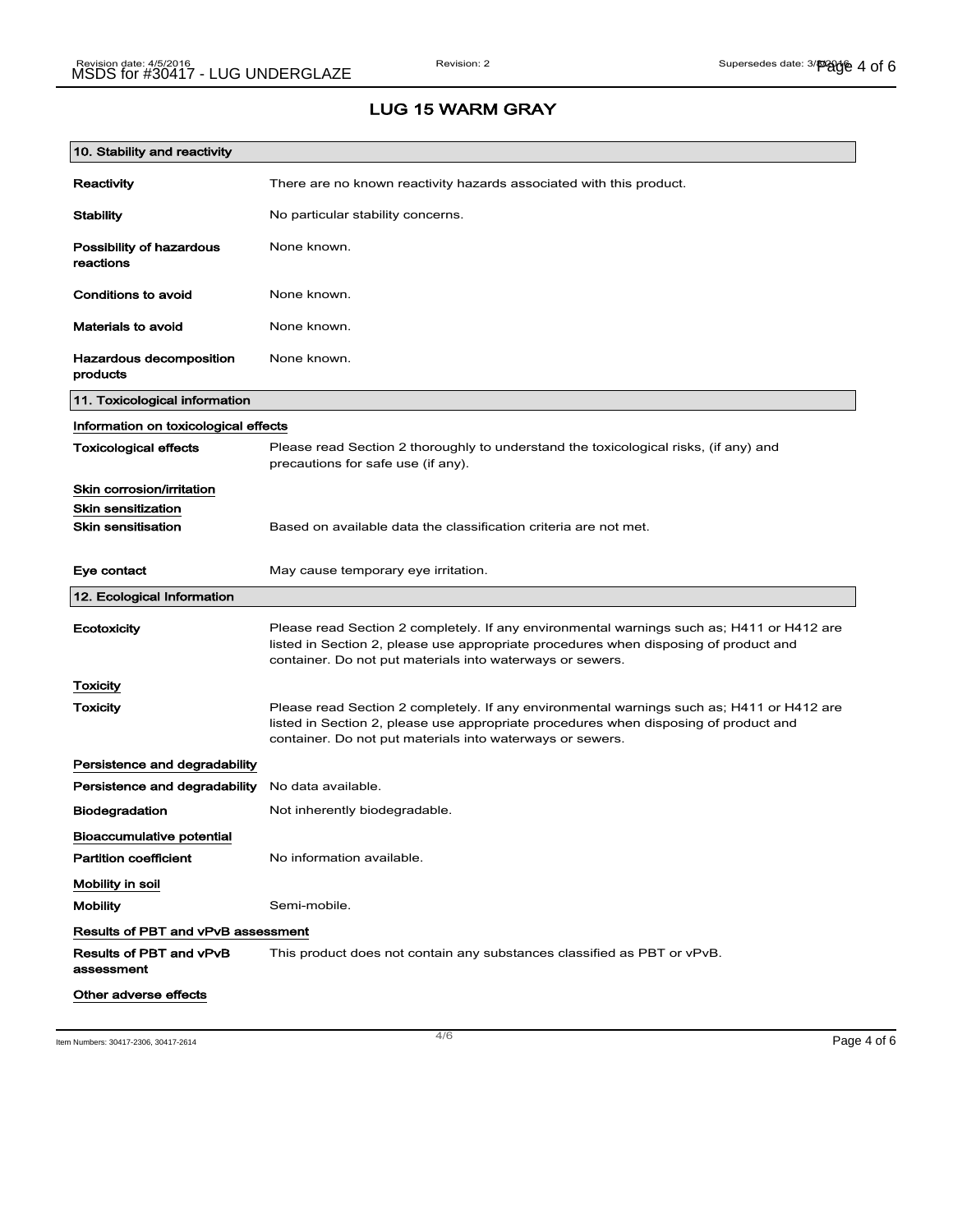## LUG 15 WARM GRAY

| Other adverse effects                                                                                                                                                                                                                             | None known.                                                                                                                                                                                  |  |
|---------------------------------------------------------------------------------------------------------------------------------------------------------------------------------------------------------------------------------------------------|----------------------------------------------------------------------------------------------------------------------------------------------------------------------------------------------|--|
| 13. Disposal considerations                                                                                                                                                                                                                       |                                                                                                                                                                                              |  |
| Waste treatment methods                                                                                                                                                                                                                           |                                                                                                                                                                                              |  |
| General information                                                                                                                                                                                                                               | Dispose of waste product or used containers in accordance with local regulations When<br>handling waste, the safety precautions applying to handling of the product should be<br>considered. |  |
| 14. Transport information                                                                                                                                                                                                                         |                                                                                                                                                                                              |  |
| General                                                                                                                                                                                                                                           | The product is not covered by international regulations on the transport of dangerous goods<br>(IMDG, IATA, DoT).                                                                            |  |
| UN Number                                                                                                                                                                                                                                         |                                                                                                                                                                                              |  |
| Not applicable.                                                                                                                                                                                                                                   |                                                                                                                                                                                              |  |
| UN proper shipping name                                                                                                                                                                                                                           |                                                                                                                                                                                              |  |
| Not applicable.                                                                                                                                                                                                                                   |                                                                                                                                                                                              |  |
| Transport hazard class(es)                                                                                                                                                                                                                        |                                                                                                                                                                                              |  |
| No transport warning sign required.                                                                                                                                                                                                               |                                                                                                                                                                                              |  |
| Packing group                                                                                                                                                                                                                                     |                                                                                                                                                                                              |  |
| Not applicable.                                                                                                                                                                                                                                   |                                                                                                                                                                                              |  |
| <b>Environmental hazards</b>                                                                                                                                                                                                                      |                                                                                                                                                                                              |  |
| <b>Environmentally Hazardous Substance</b><br>Please refer to Section 2 for any environmental hazards associated with this product. If H411/H412 warnings are shown then<br>please verify packaging and labeling requirements for larger volumes. |                                                                                                                                                                                              |  |
| Special precautions for user                                                                                                                                                                                                                      |                                                                                                                                                                                              |  |
| Not applicable.                                                                                                                                                                                                                                   |                                                                                                                                                                                              |  |
| <b>Transport in bulk according to</b> Not applicable.<br>Annex II of MARPOL 73/78<br>and the IBC Code                                                                                                                                             |                                                                                                                                                                                              |  |
| 15. Regulatory information                                                                                                                                                                                                                        |                                                                                                                                                                                              |  |
| <b>US State Regulations</b>                                                                                                                                                                                                                       |                                                                                                                                                                                              |  |
| California Proposition 65 Carcinogens and Reproductive Toxins                                                                                                                                                                                     |                                                                                                                                                                                              |  |
| None of the ingredients are listed or exempt.                                                                                                                                                                                                     |                                                                                                                                                                                              |  |
| Inventories                                                                                                                                                                                                                                       |                                                                                                                                                                                              |  |
| Canada - DSL/NDSL<br>All the ingredients are listed or exempt.                                                                                                                                                                                    |                                                                                                                                                                                              |  |
| US - TSCA                                                                                                                                                                                                                                         |                                                                                                                                                                                              |  |

All the ingredients are listed or exempt.

### US - TSCA 12(b) Export Notification

All the ingredients are listed or exempt.

#### 16. Other information